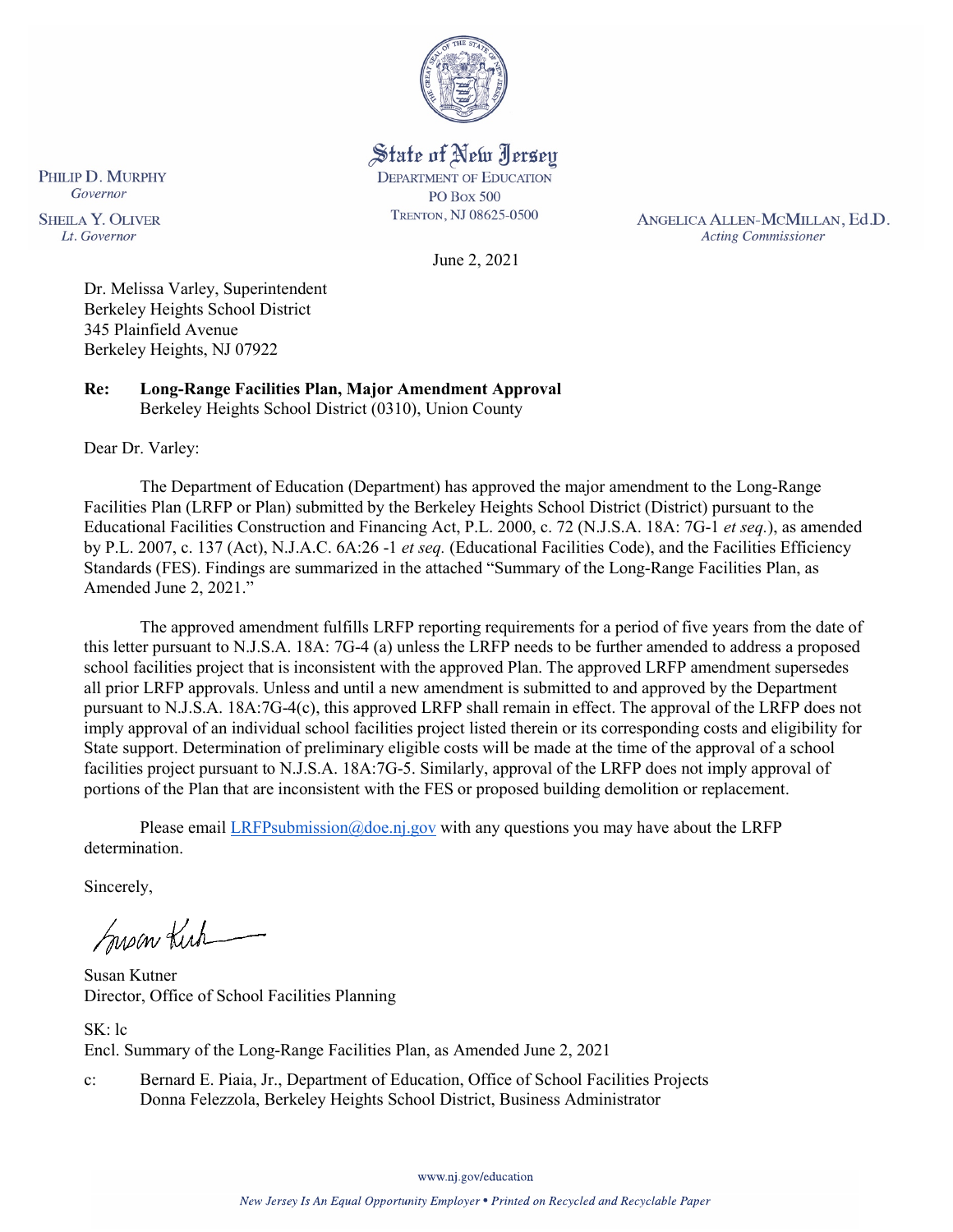## **Berkeley Heights School District (0310) Summary of the Long-Range Facilities Plan, as Amended June 2, 2021**

The Department of Education (Department) has completed its review of the major amendment to the Long-Range Facilities Plan (LRFP or Plan) submitted by the Berkeley Heights School District (District) pursuant to the Educational Facilities Construction and Financing Act, P.L. 2000, c. 72 (N.J.S.A. 18A: 7G-1 *et seq.*), as amended by P.L. 2007, c. 137 (Act), N.J.A.C. 6A:26-1 et seq. (Educational Facilities Code), and the Facilities Efficiency Standards (FES).

The following provides a summary of the District's approved amended LRFP. The summary is based on the standards set forth in the Act, the Educational Facilities Code, the FES, District-reported information in the Department's LRFP reporting system, and supporting documentation. The referenced reports in *italic* text are standard reports available on the Department's LRFP website.

#### **1. Inventory Overview**

The District is classified as a Regular Operating District (ROD) for funding purposes. It provides services for students in grades PK-12.

The District identified existing and proposed schools, sites, buildings, rooms, and site amenities in its LRFP. Table 1 lists the number of existing and proposed district schools, sites, and buildings. Detailed information can be found in the *School Asset Inventory Report* and the *Site Asset Inventory Report.*

**As directed by the Department, school facilities projects that have received initial approval by the Department and have been approved by the voters, if applicable, are represented as "existing" in the LRFP.** Approved projects that include new construction and/or the reconfiguration/reassignment of existing program space are as follows: n/a.

| Category                                     | <b>Existing</b> | <b>Proposed</b> |
|----------------------------------------------|-----------------|-----------------|
| Number of Schools (assigned DOE school code) |                 |                 |
| Number of School Buildings <sup>1</sup>      |                 |                 |
| Number of Non-School Buildings <sup>2</sup>  |                 |                 |
| Number of Vacant Buildings                   |                 |                 |
| Number of Sites                              |                 |                 |

#### **Table 1: Number of Schools, School Buildings, and Sites**

Based on the existing facilities inventory submitted by the District:

- Schools using leased buildings (short or long-term):  $n/a$
- Schools using temporary classroom units (TCUs), excluding TCUs supporting construction: n/a
- Vacant/unassigned school buildings:  $n/a$

 $\overline{a}$ 

<span id="page-1-1"></span><span id="page-1-0"></span>*<sup>1</sup>* Includes district-owned buildings and long-term leases serving students in district-operated programs

<sup>&</sup>lt;sup>2</sup> Includes occupied district-owned buildings not associated with a school, such as administrative buildings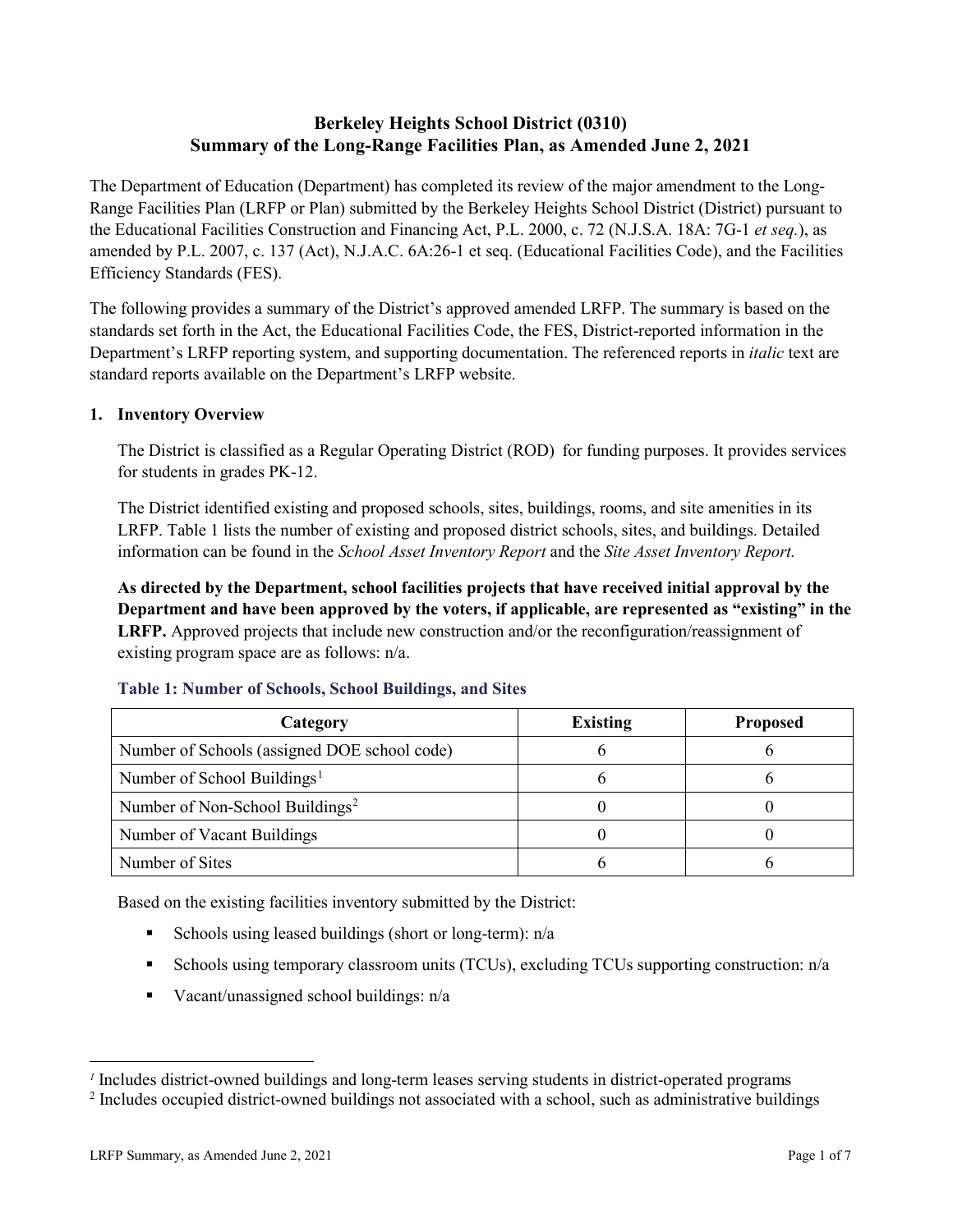Findings:

The Department has determined that the proposed inventory is adequate for approval of the District's LRFP amendment. However, the LRFP determination does not imply approval of an individual school facilities project listed within the LRFP; the District must submit individual project applications for project approval.

### **2. District Enrollments**

The District determined the number of students, or "proposed enrollments," to be accommodated for LRFP planning purposes on a district-wide basis and in each school.

The Department minimally requires the submission of a standard cohort-survival projection using historic enrollment data from the Application for School State Aid (ASSA) or NJ Smart. The cohort-survival method projection method forecasts future students based upon the survival of the existing student population as it moves from grade to grade. A survival ratio of less than 1.00 indicates a loss of students, while a survival ratio of more than 1.00 indicates the class size is increasing. For example, if a survival ratio tracking first to second grade is computed to be 1.05, the grade size is increasing by 5% from one year to the next. The cohort-survival projection methodology works well for communities with stable demographic conditions. Atypical events impacting housing or enrollments, such as an economic downturn that halts new housing construction or the opening of a charter or private school, typically makes a cohort-survival projection less reliable.

#### **Proposed enrollments are based on a modified cohort-survival enrollment projection.** (A

Demographic Study addressing a full-day kindergarten program was submitted by the District as a supporting document.) Adequate supporting documentation was submitted to the Department to justify the proposed enrollments. Table 2 provides a comparison of existing and projected enrollments. All totals include special education students.

| <b>Grades</b>                | <b>Existing Enrollments</b><br>2020-21 | <b>District Proposed Enrollments</b><br>2023-24 |
|------------------------------|----------------------------------------|-------------------------------------------------|
|                              |                                        |                                                 |
| PK (excl. private providers) | 52                                     | 55                                              |
| Grades K to 5                | 979                                    | 1,009                                           |
| Grades 6 to 8                | 583                                    | 544                                             |
| Grades 9 to 12               | 929                                    | 962                                             |
| <b>Totals PK to 12</b>       | 2,543                                  | 2,570                                           |

#### **Table 2: Enrollments**

Findings:

The Department has determined the District's proposed enrollments to be acceptable for approval of the District's LRFP amendment. The Department will require a current enrollment projection at the time an application for a school facilities project is submitted incorporating the District's most recent enrollments in order to verify that the LRFP's planned capacity is appropriate for the updated enrollments.

#### **3. District Practices Capacity**

Based on information provided in the room inventories, District Practices Capacity was calculated for each school building to determine whether adequate capacity is proposed for the projected enrollments based on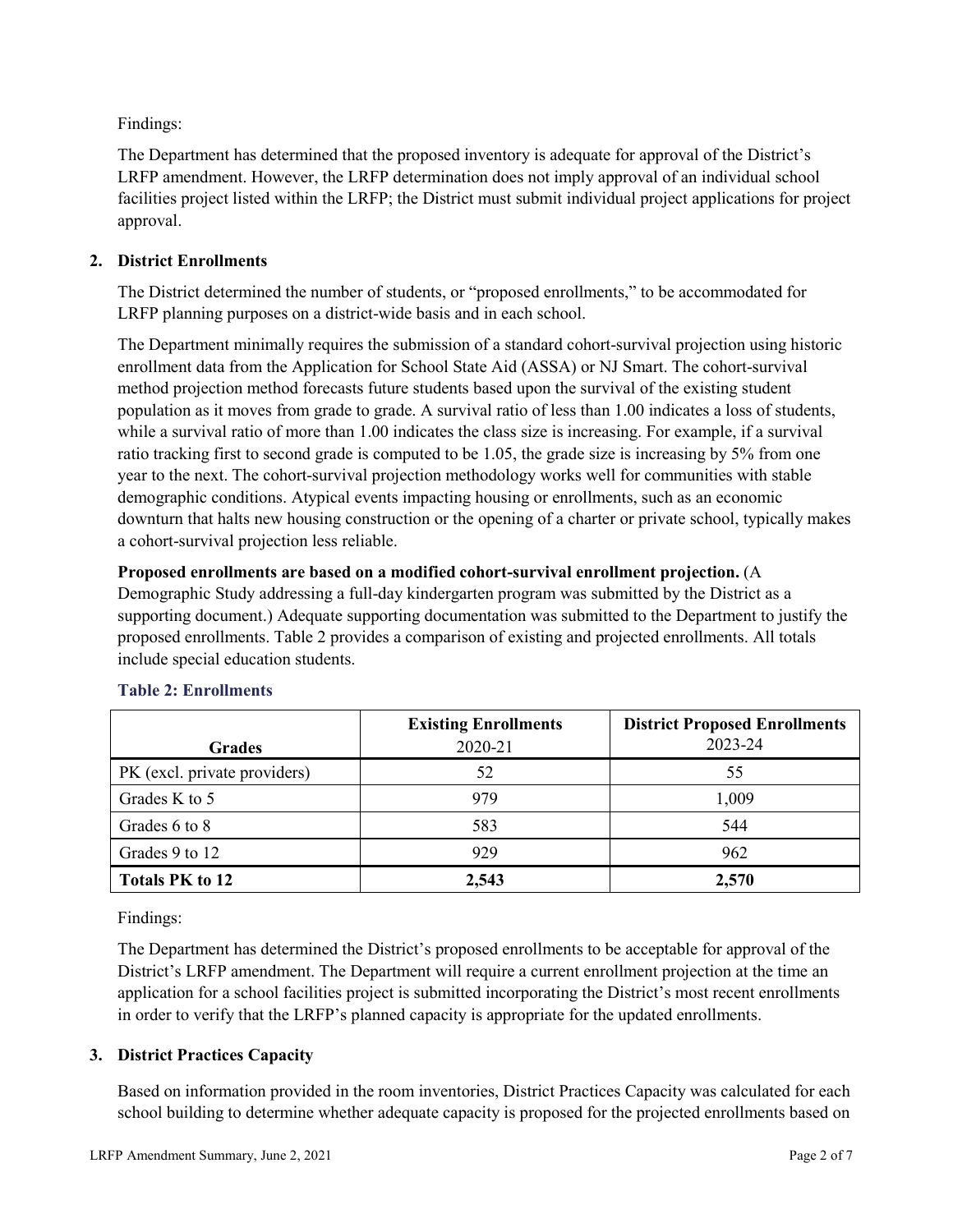district scheduling and class size practices. The capacity totals assume instructional buildings can be fully utilized regardless of school sending areas, transportation, and other operational issues. The calculations only consider district-owned buildings and long-term leases; short term leases and temporary buildings are excluded. **A capacity utilization factor of 90% for classrooms serving grades K-8 and 85% for classrooms serving grades 9-12 is applied in accordance with the FES.** No capacity utilization factor is applied to preschool classrooms.

In certain cases, districts may achieve adequate District Practices Capacity to accommodate enrollments but provide inadequate square feet per student in accordance with the FES, resulting in educational adequacy issues and "Unhoused Students." Unhoused students are considered in the "Functional Capacity" calculations used to determine potential State support for school facilities projects and are analyzed in Section 4.

Table 3 provides a summary of proposed enrollments and existing and proposed District-wide capacities. Detailed information can be found in the LRFP website reports titled *FES and District Practices Capacity Report, Existing Rooms Inventory Report, and Proposed Rooms Inventory Report.*

| <b>Grades</b>              | <b>Proposed</b><br><b>Enrollments</b> | <b>Existing</b><br><b>District</b><br><b>Practices</b><br>Capacity | <b>Existing</b><br>Deviation* | <b>Proposed</b><br><b>District</b><br><b>Practices</b><br>Capacity | <b>Proposed</b><br>Deviation* |
|----------------------------|---------------------------------------|--------------------------------------------------------------------|-------------------------------|--------------------------------------------------------------------|-------------------------------|
| Elementary ( $PK$ to 5)    | 1,064                                 | 1,061.10                                                           | $-2.90$                       | 1,081.95                                                           | 17.95                         |
| Middle $(6 \text{ to } 8)$ | 544                                   | 555.15                                                             | 11.15                         | 573.00                                                             | 29.00                         |
| High $(9 \text{ to } 12)$  | 962                                   | 1,016.60                                                           | 54.60                         | 1,037.00                                                           | 75.00                         |
| <b>District Totals</b>     | 2,570                                 | 2,632.85                                                           | 62.85                         | 2,691.95                                                           | 121.95                        |

### **Table 3: District Practices Capacity Analysis**

*\* Positive numbers signify surplus capacity; negative numbers signify inadequate capacity. Negative values for District Practices capacity are acceptable for approval if proposed enrollments do not exceed 100% capacity utilization.*

Considerations:

- Based on the proposed enrollments and existing room inventories, the District is projected to have inadequate capacity for the following grade groups, assuming all school buildings can be fully utilized: n/a
- Adequate justification has been provided by the District if the proposed capacity for a school significantly deviates from the proposed enrollments. Generally, surplus capacity is acceptable for LRFP approval if additional capacity is not proposed through new construction.

### Findings:

The Department has determined that proposed District capacity, in accordance with the proposed enrollments, is adequate for approval of the District's LRFP amendment. The Department will require a current enrollment projection at the time an application for a school facilities project is submitted, incorporating the District's most recent Fall Enrollment Report, in order to verify that the LRFP's planned capacity meets the District's updated enrollments.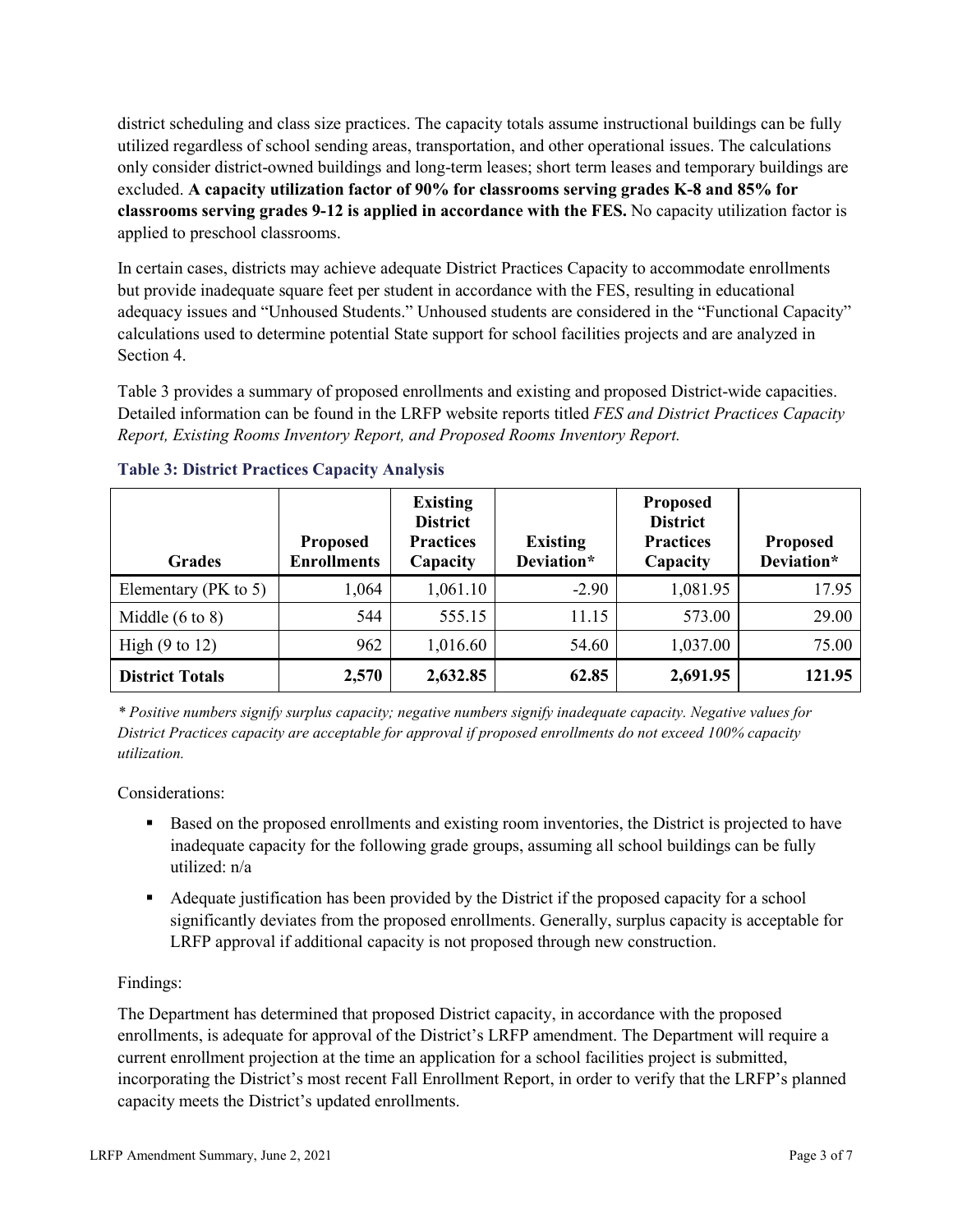### **4. New Construction Funding Eligibility**

*Functional Capacity* was calculated and compared to the proposed enrollments to provide a **preliminary estimate** of Unhoused Students and new construction funding eligibility. **A final determination will be made at the time of project application approval.**

*Functional Capacity* is the adjusted gross square footage of a school building *(total gross square feet minus excluded space)* divided by the minimum area allowance per full-time equivalent student for the grade level contained therein. *Unhoused Students* is the number of students projected to be enrolled in the District that exceeds the Functional Capacity of the District's schools pursuant to N.J.A.C. 6A:26-2.2(c). *Excluded Square Feet* includes (1) square footage exceeding the FES for any pre-kindergarten, kindergarten, general education, or self-contained special education classroom; (2) grossing factor square footage *(corridors, stairs, mechanical rooms, etc.)* that exceeds the FES allowance, and (3) square feet proposed to be demolished or discontinued from use. Excluded square feet may be revised during the review process for individual school facilities projects.

Table 4 provides a preliminary assessment of the Functional Capacity, Unhoused Students, and Estimated Maximum Approved Area for Unhoused Students for each FES grade group. The calculations exclude temporary facilities and short-term leased buildings. School buildings proposed for whole or partial demolition or reassignment to a non-school use are excluded from the calculations pending project application review. If a building is proposed to be reassigned to a different school, the square footage is applied to the proposed grades after reassignment. Buildings that are not assigned to a school are excluded from the calculations. In addition, only preschool students eligible for state funding (former ECPA students) are included. Detailed information concerning the calculations can be found in the *Functional Capacity and Unhoused Students Report* and the *Excluded Square Footage Report.*

| Category                                     | $PK/K$ to 5 | 6 to 8 | 9 to 12  | <b>Total</b> |
|----------------------------------------------|-------------|--------|----------|--------------|
| Eligible PK /K-12 Proposed Enrollments       | 1,064       | 544    | 962      |              |
| FES Area Allowance (SF/student)              | 125.00      | 134.00 | 151.00   |              |
| <b>Prior to Completion of Proposed Work:</b> |             |        |          |              |
| <b>Existing Gross Square Feet</b>            | 140,446     | 91,229 | 170,181  | 401,856      |
| <b>Adjusted Gross Square Feet</b>            | 136,824     | 85,682 | 168,027  | 390,533      |
| <b>Adjusted Functional Capacity</b>          | 1,094.60    | 639.41 | 1,112.76 |              |
| Unhoused Students                            | 0.00        | 0.00   | 0.00     |              |
| Est. Max. Area for Unhoused Students         | 0.00        | 0.00   | 0.00     |              |
| <b>After Completion of Proposed Work:</b>    |             |        |          |              |
| Gross Square Feet                            | 140,446     | 91,229 | 170,181  | 401,856      |
| New Gross Square Feet                        | $\theta$    | 0      | $\theta$ | $\Omega$     |
| <b>Adjusted Gross Square Feet</b>            | 136,824     | 85,682 | 168,027  | 390,533      |
| <b>Functional Capacity</b>                   | 1,094.60    | 639.41 | 1,112.76 |              |
| <b>Unhoused Students after Construction</b>  | 0.00        | 0.00   | 0.00     |              |
| Est. Max. Area Remaining                     | 0.00        | 0.00   | 0.00     |              |

#### **Table 4: Estimated Maximum Approved Area for Unhoused Students**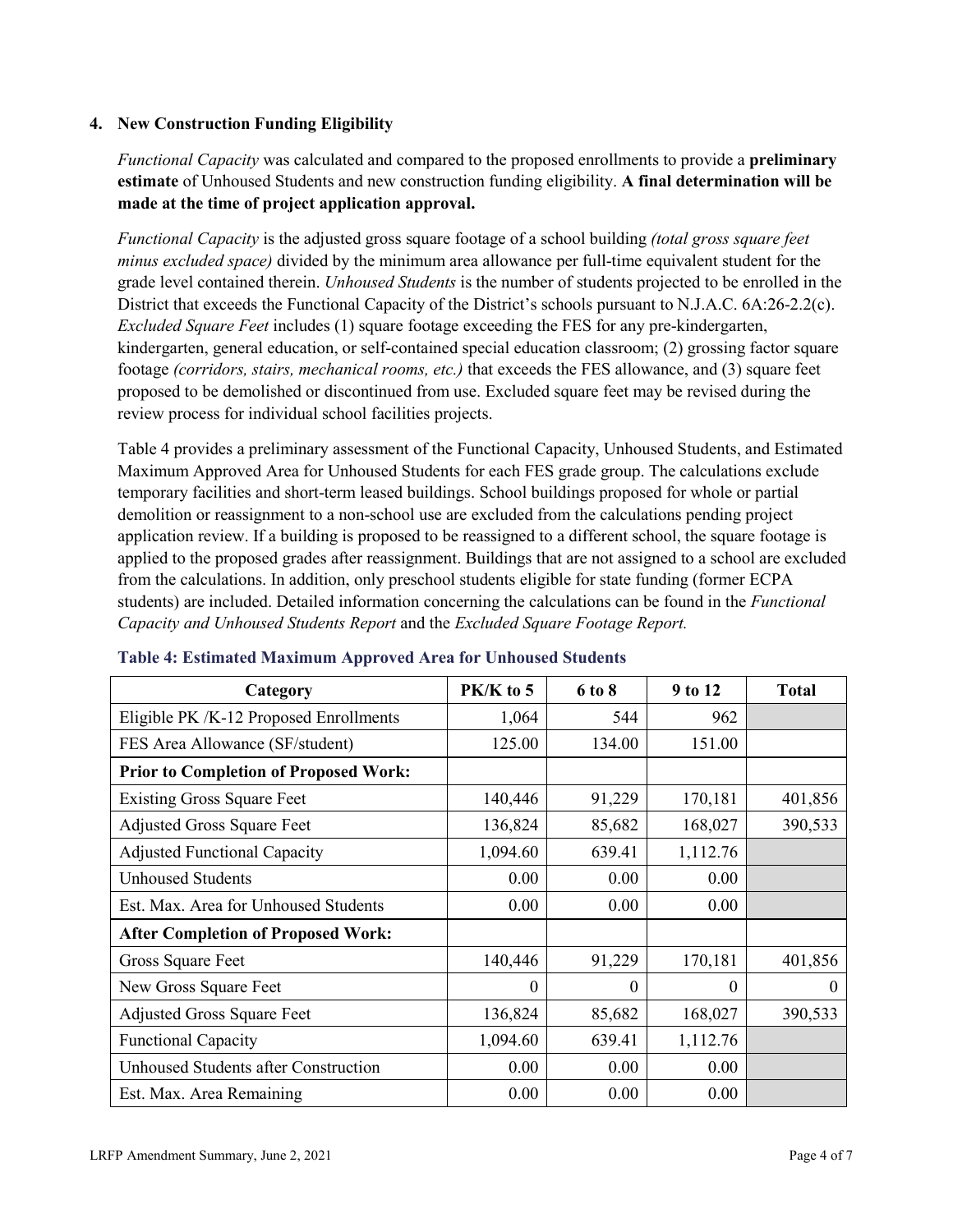Facilities used for non-instructional or non-educational purposes are ineligible for State support under the Act. However, projects for such facilities shall be reviewed by the Department to determine whether they are consistent with the District's LRFP and whether the facility, if it is to house students (full or part time) conforms to educational adequacy requirements. These projects shall conform to all applicable statutes and regulations.

Estimated costs represented in the LRFP by the District are for capital planning purposes only. The estimates are not intended to represent preliminary eligible costs or final eligible costs of approved school facilities projects.

Considerations:

- The District does not have approved projects pending completion, as noted in Section 1, that impact the Functional Capacity calculations.
- **The Functional Capacity calculations** *exclude* square feet proposed for demolition or discontinuation for the following FES grade groups and school buildings pending a feasibility study and project review: n/a .
- Based on the preliminary assessment, the District has Unhoused Students prior to the completion of proposed work for the following FES grade groups: n/a.
- New construction is proposed for the following FES grade groups: n/a.
- Proposed new construction exceeds the estimated maximum area allowance for Unhoused Students prior to the completion of the proposed work for the following grade groups: n/a.
- The District, based on the preliminary LRFP assessment, will not have Unhoused Students after completion of the proposed LRFP work. If the District is projected to have Unhoused Students, adequate justification has been provided to confirm educational adequacy in accordance with Section 6 of this determination.

### Findings:

Functional Capacity and Unhoused Students calculated in the LRFP are preliminary estimates. Preliminary Eligible Costs (PEC) and Final Eligible Costs (FEC) will be included in the review process for specific school facilities projects. A feasibility study undertaken by the District is required if building demolition or replacement is proposed per N.J.A.C. 6A:26-2.3(b)(10).

# **5. Proposed Work**

The District assessed program space, capacity, and physical plant deficiencies to determine corrective actions. Capital maintenance, or *"system actions,"* address physical plant deficiencies due to operational, building code, and /or life cycle issues. Inventory changes, or *"inventory actions,*" add, alter, or eliminate sites, site amenities, buildings, and/or rooms.

The Act (N.J.S.A. 18A:7G-7b) provides that all school facilities shall be deemed suitable for rehabilitation unless a pre-construction evaluation undertaken by the District demonstrates to the satisfaction of the Commissioner that the structure might pose a risk to the safety of the occupants even after rehabilitation or that rehabilitation is not cost-effective. Pursuant to N.J.A.C. 6A:26-2.3(b)(10), the Commissioner may identify school facilities for which new construction is proposed in lieu of rehabilitation for which it appears from the information presented that new construction is justified, provided, however, that for such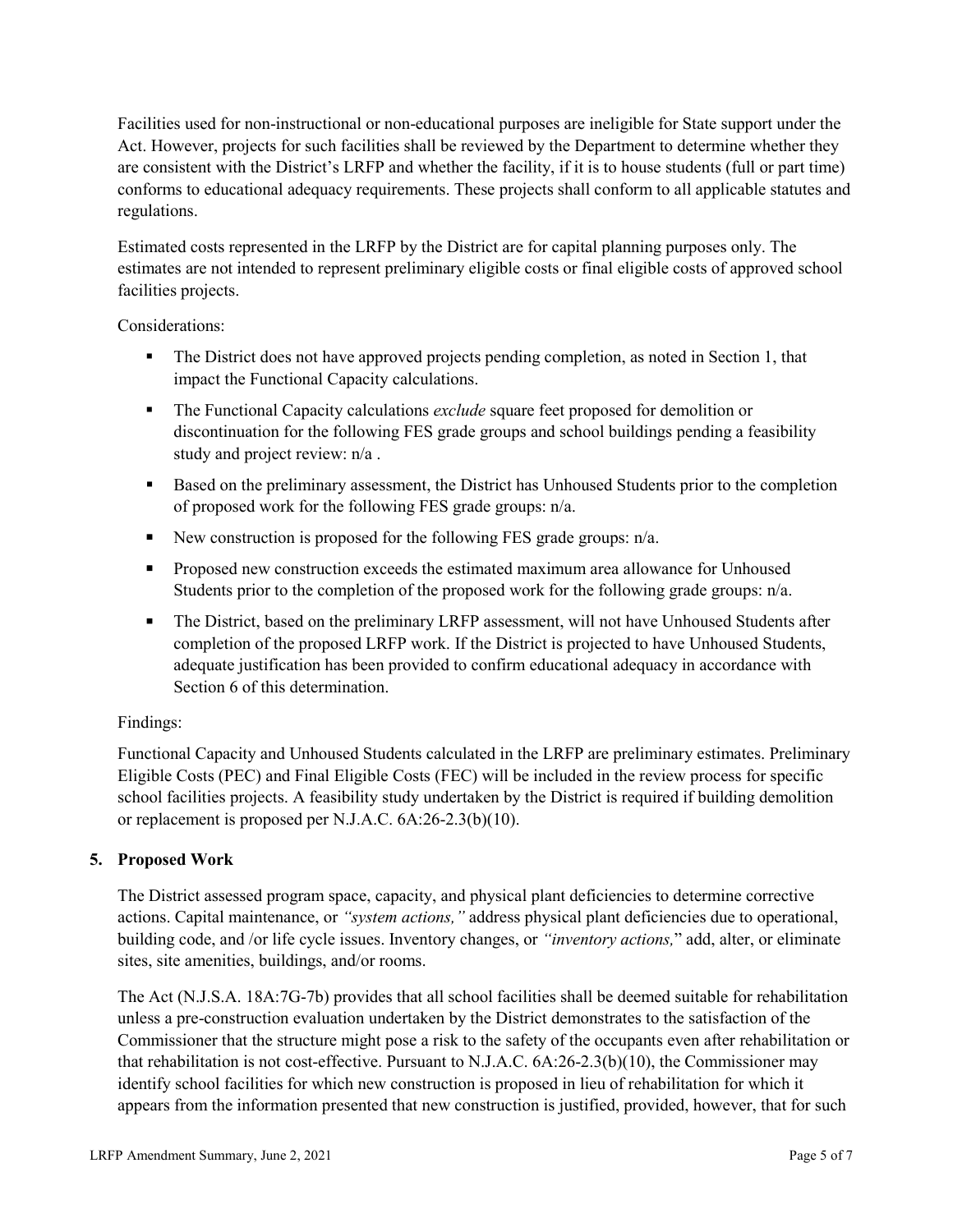school facilities so identified, the District must submit a feasibility study as part of the application for the specific school facilities project. The cost of each proposed building replacement is compared to the cost of additions or rehabilitation required to eliminate health and safety deficiencies and to achieve the District's programmatic model.

Table 5 lists the scope of work proposed for each school based on the building(s) serving their student population. Proposed inventory changes are described in the LRFP website reports titled *"School Asset Inventory Report and "Proposed Room Inventory Report."* Information concerning proposed systems work, or capital maintenance can be found in the "LRFP Systems Action Summary Report."

With the completion of the proposed work, the following schools are proposed to be eliminated: n/a; the following schools are proposed to be added: n/a.

| <b>Proposed Scope of Work</b>                                                                  | <b>Applicable Schools</b>                                                                                                                            |
|------------------------------------------------------------------------------------------------|------------------------------------------------------------------------------------------------------------------------------------------------------|
| <b>Renovation only</b> (no new construction)                                                   |                                                                                                                                                      |
| System actions only (no inventory actions)                                                     | n/a                                                                                                                                                  |
| Existing inventory actions only (no systems actions)                                           | n/a                                                                                                                                                  |
| Systems and inventory changes                                                                  | Columbia MS (030), Governor Livingston<br>MS (005), McMillen ECC (035), Mountain<br>Park School (040), Hughes School (020),<br>Woodruff School (050) |
| <b>New construction</b>                                                                        |                                                                                                                                                      |
| Building addition only (no systems actions)                                                    | n/a                                                                                                                                                  |
| Renovation and building addition (system, existing<br>inventory, and new construction actions) | n/a                                                                                                                                                  |
| New building on existing site                                                                  | n/a                                                                                                                                                  |
| New building on new or expanded site                                                           | n/a                                                                                                                                                  |
| Site and building disposal (in addition to above scopes)                                       |                                                                                                                                                      |
| Partial building demolition                                                                    | n/a                                                                                                                                                  |
| Whole building demolition                                                                      | n/a                                                                                                                                                  |
| Site and building disposal or discontinuation of use                                           | n/a                                                                                                                                                  |

#### **Table 5: School Building Scope of Work**

#### Findings:

The Department has determined that the proposed work is adequate for approval of the District's LRFP amendment. However, Department approval of proposed work in the LRFP does not imply the District may proceed with a school facilities project. The District must submit individual project applications with cost estimates for Department project approval. Both school facilities project approval and other capital project review require consistency with the District's approved LRFP.

### **6. Proposed Room Inventories and the Facilities Efficiency Standards**

The District's proposed school buildings were evaluated to assess general educational adequacy in terms of compliance with the FES area allowance pursuant to N.J.A.C. 6A:26-2.2 and 2.3.